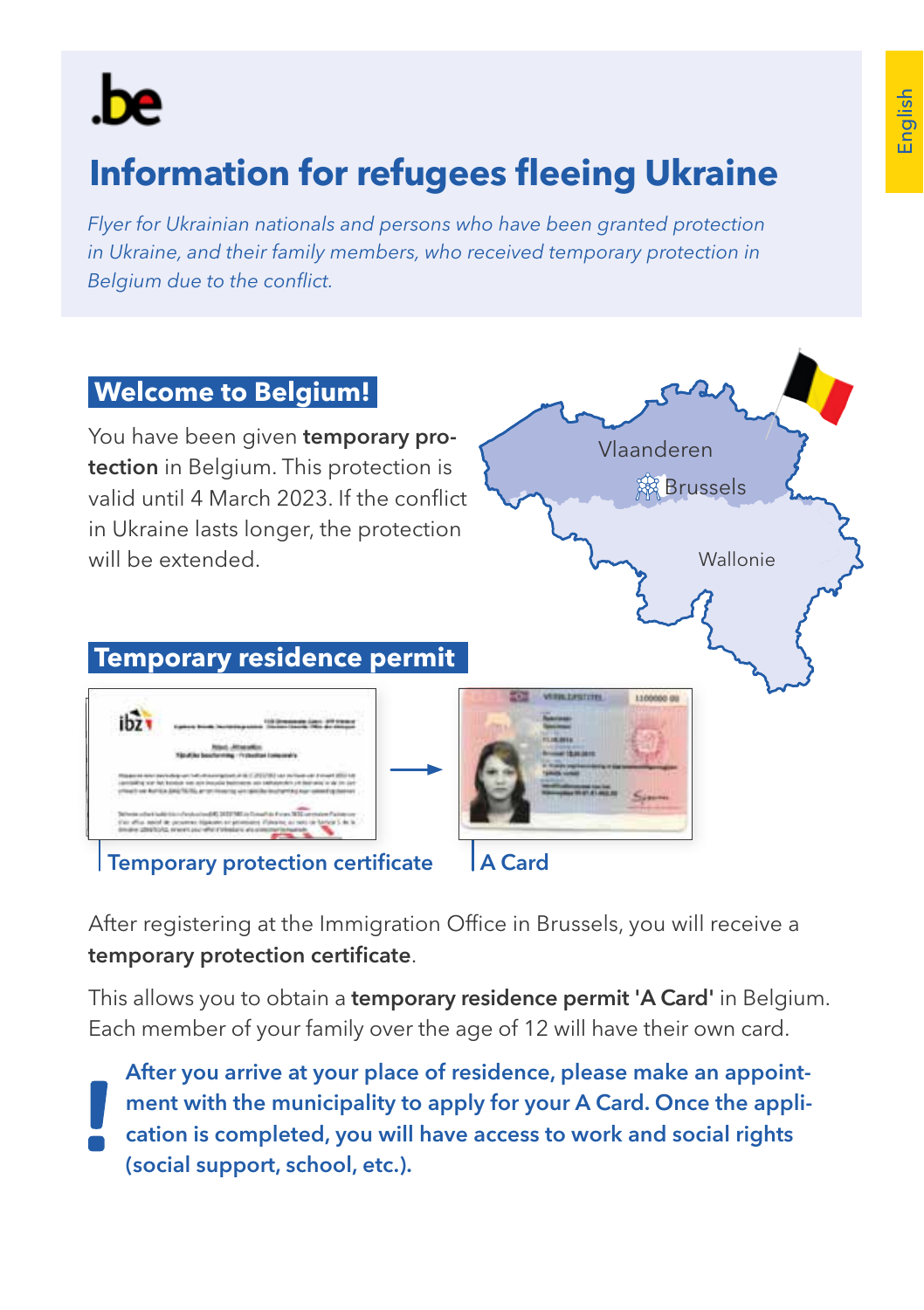

# **Housing**

### Do you already have a place of residence?

We recommend that when possible you stay with family, friends, or acquaintances in our country. If you already have a residence in Belgium, we recommend you stay there for the time being. If you have to leave your place of residence, contact the municipality where you are staying. They will work with you to find a solution.

#### Don't yet have a place of residence?

We will refer you to a reception place in a Belgian municipality or city. It can be a group accommodation, a room in a private home, and so on.

You cannot choose your reception place, but we try to take into account the needs of your family, your social network in Belgium, the languages you speak, and your health.

If you have not received a place to stay (reception place) by the end of the day you register, we will provide you with emergency accommodation in Brussels. You can stay there for one or two nights until we find accommodation in a municipality in Belgium.



# **Transport to your reception place**

There are several options:

- With your own vehicle.
- With a shuttle bus. A staff member at the registration office will provide you with the details.
- By public transport (train, tram, bus/metro).

Before you leave, you get:

- The address of the reception place, a contact person, and phone number.
- An explanation of how to use public transport.
- Tickets for the train/tram/bus/metro.

Your contact person in the municipality is expecting you on the day. Please do not hesitate to ask for help if you cannot find the place. Call your contact person if you have any problems on the way.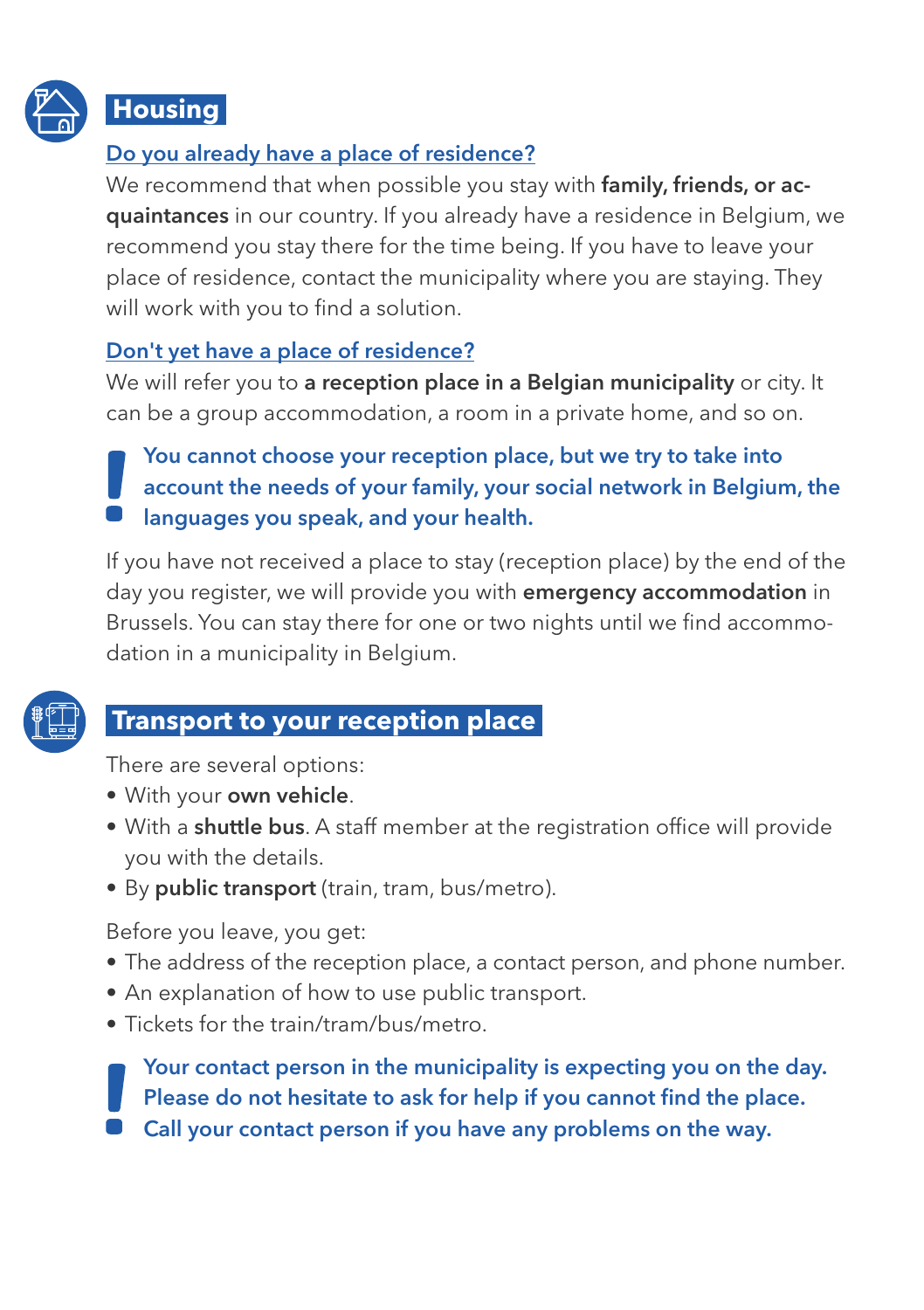### **What you should know about your reception place**

Your stay at the reception place is temporary until you move to longterm accommodation or you find a place to rent. Your stay may last a few days, weeks, or months.

Your stay is free. The municipality or a host family offers the reception place. You do not have to pay for this. After a while, the municipality may charge a fee.

Make clear agreements about your stay. About the food, the use of the bathroom, the key, cleaning up, etc.

The language barrier can lead to misunderstandings and a lack of understanding between you and the host family. If necessary, ask the municipality if they can help with an interpreter or intermediator.

Right to privacy. You and your family members are entitled to a place of your own to relax. It is important that you feel comfortable and safe in the reception place.

### **Problems at the reception place?**

You are not obliged to stay at the reception place. If you have any problems, immediately contact the municipality where you are staying. They will work with you to find a solution.

#### Sexual or economic exploitation is punishable in Belgium.

Your host has no right to impose acts (sexual or otherwise) against your will. The host family cannot ask you to work for them for free in exchange for accommodation.

If you feel threatened, if you (or a family member) are a victim of violence or abuse, ask for help at the OCMW/CPAS (Public Social Welfare Centre) of your municipality or a specialised organisation in Belgium: www.payoke.be (Antwerp), www.pag-asa.be (Brussels), www.asblsurya.org (Liège).